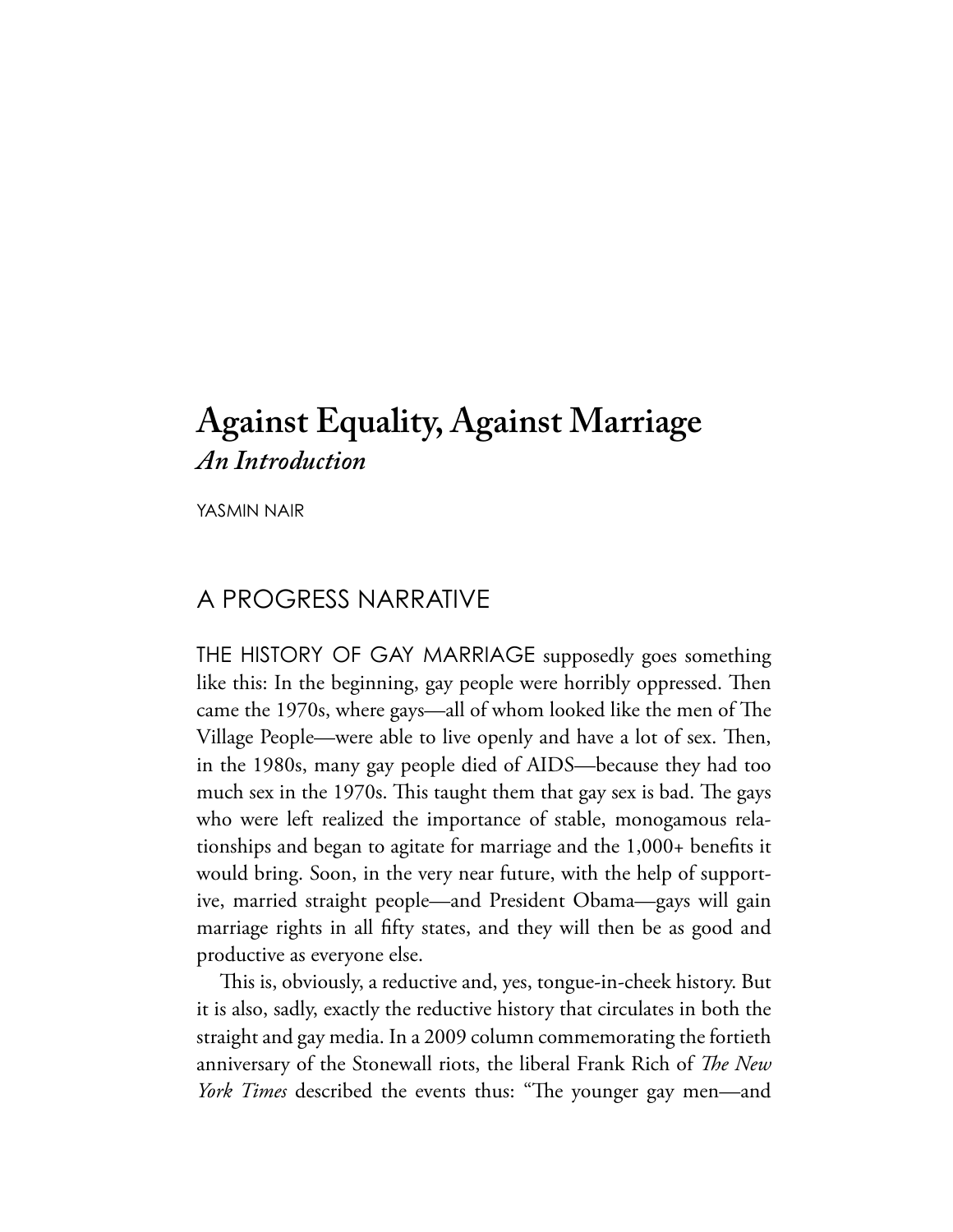scattered women—who acted up at the Stonewall on those early summer nights in 1969 had little in common with their contemporaries in the front-page political movements of the time." Rich ignored, willfully or not, the fact that Stonewall was initiated largely by unruly drag queens and transgender people, the sort who would have been avoided by the "gay men" who achieve such prominence in his sanitized version of gay history, one that reads like something from the press offices of the conservative National Gay and Lesbian Task Force (NGLTF) or the ultra-conservative Human Rights Campaign (HRC). Rich went on to draw an arc directly from Stonewall to the contemporary gay rights movement, as if its history were simply an upwards movement towards marriage. He even made the outrageous claim that AIDS was made much worse because those who struggled with the disease and were activists in the period were people "whose abridged rights made them even more vulnerable during a rampaging plague." In other words, if only they had the rights bestowed upon them by marriage, gays would not have suffered quite so much.

Rich concluded that, "full gay citizenship is far from complete." By that, of course, he meant that only marriage could guarantee "full" citizenship. He dismissed the complexity of gay history (which did not begin with Stonewall) and ignored the fact that much of gay liberation was founded on leftist and feminist principles, which included a strong materialist critique of marriage. Or that AIDS activism in the 1980s called for universal health care, the demand for which has been abandoned by the gay mainstream in favor of the idea that gays should simply be given health care via marriage.

Rich's views are widely echoed in a world where the default liberal/ progressive/left position on gay marriage is an uncritical and ahistorical support of it as a magic pill that will cure all the ills facing contemporary gays/queers. 2008 saw a spate of suicides by teens who killed themselves after relentless bullying by peers for supposedly being gay. This led straights and gays alike to assert that the legalization of gay marriage would remove the stigma of being gay by conferring normality upon queer/queer-identified teens. Gay marriage would supposedly prevent such tragic moments. But if we follow this idea to its logical end, it becomes apparent that what appears to be a wish to bestow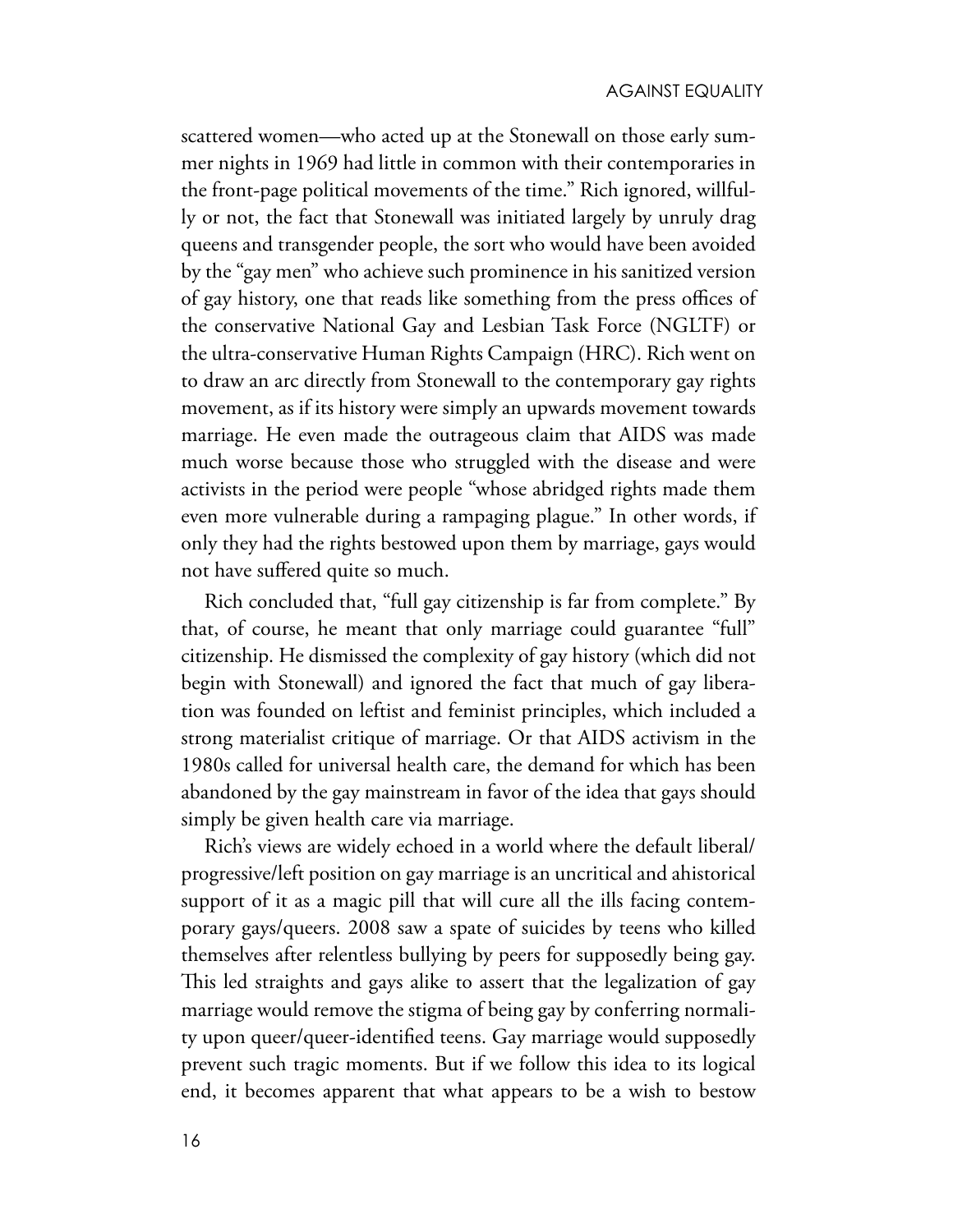dignity upon queers is in fact deeply rooted in a fear and loathing of the unmarried, and a neoliberal belief that the addition of private rights tied to the state's munificence will end all social problems.

In a December 2009 blog for *The Nation* titled "On the New York Senate Marriage Equality Vote," Melissa Harris-Lacewell wrote about the extreme harassment suffered by her lesbian niece at her school, which eventually led to her transferring out. Bizarrely, Harris-Lacewell connected the lack of "marriage equality" to her niece's troubles: "Each time we refuse to recognize LGBT persons as first class citizens, deserving of all the rights and protections of the state, we make the world more harsh, more dangerous, and more difficult for my niece and for all gay and transgender young people. They deserve better." On the way to this strange formulation, she conceded that "marriage equality" will not solve the systemic problems of violence and institutional discrimination, but on this she was firm: "marriage equality" would make life better and easier for LGBTs. What is so puzzling is that Harris-Lacewell is purportedly on the left and writes for a magazine whose leftist credentials are well established.

Yet, surely, if a teen is unhappy or commits suicide because he/she is gay and cannot bear to live in a homophobic world, or because he/ she is relentlessly taunted by peers for looking/acting gay, surely the problem, the very great problem, lies in the shocking cruelty of a world that will not tolerate any deviation from the norm. When we decide that the solution to such cruelty is to ensure that queer/queer-seeming teens should appear normal via gay marriage, are we not explicitly condoning and even creating a world where discrimination is acceptable? Are we not explicitly telling queer teens and adults that non-conformity can and should lead to death?

### WHOSE EQUALITY? AT WHAT COST?

Such convoluted pieces of logic overdetermine today's relentless quest for gay marriage, a quest that is portrayed in terms of an attainment of "full citizenship" (begging the question: who has half citizenship, exactly?) and in terms of "full equality." But who gains "equality" under these circumstances? And at what cost? One of the biggest arguments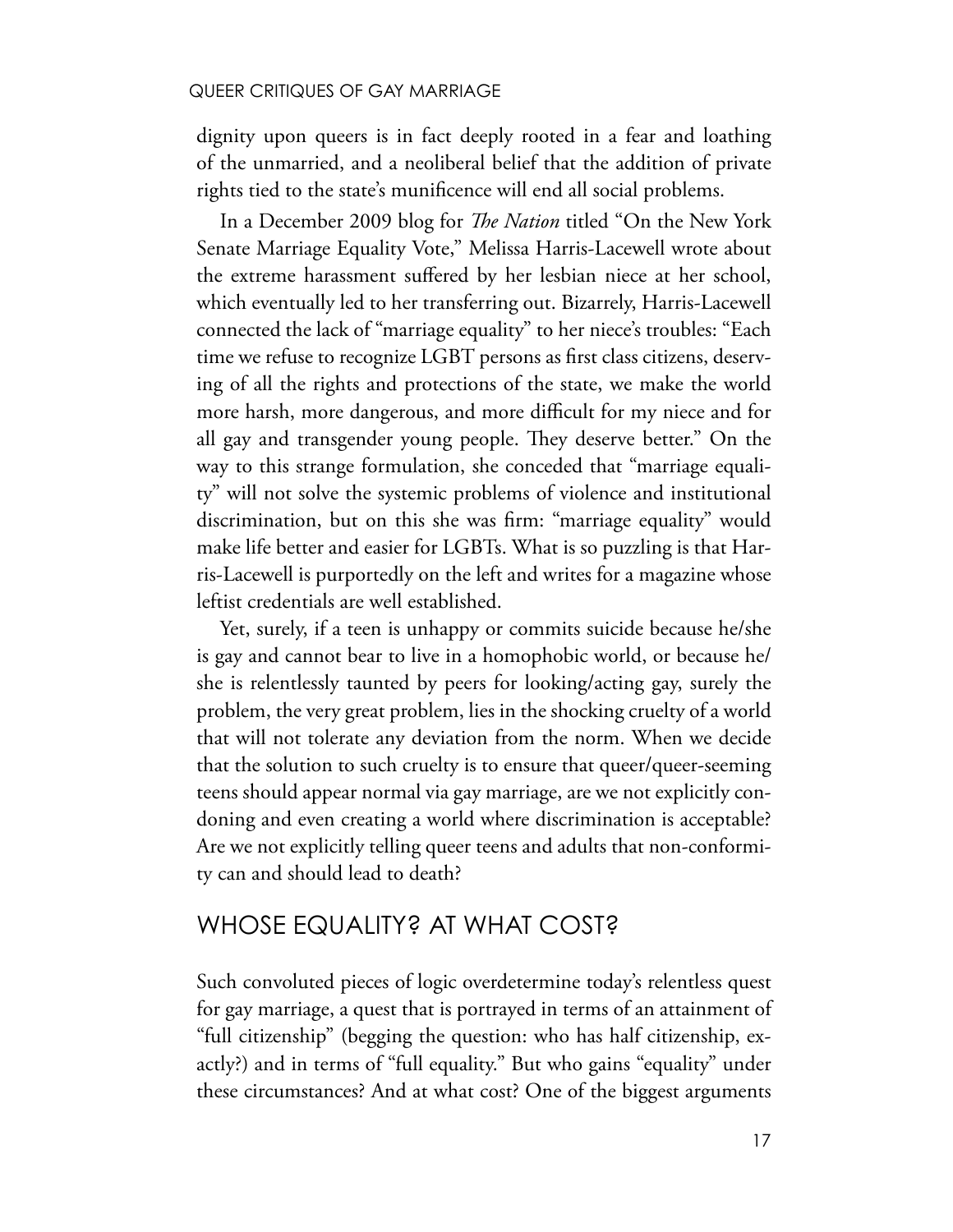for gay marriage is that it would allow gays and lesbians to access the over one thousand benefits that straight married people can access. Well-known feminists like Gloria Steinem give their stamp of approval to gay marriage with the rationale that "we" (feminists) have changed marriage for the better. Yet, while it may be true that women can no longer be raped with impunity by their husbands, the basic nature of marriage is unchanged: it remains the neoliberal state's most efficient way to corral the family as a source of revenue, and to place upon it the ultimate responsibility for guaranteeing basic benefits like health care. Furthermore, if millions of people are excluded from the 1,000+ benefits simply because they are NOT married, surely it does not matter that "we" have changed the institution when we now choose to ignore the inequalities perpetuated by marriage? Surely we ought not to be for a society where basic benefits like health care are only granted to those who get married? Surely the point is not to change an archaic institution but to change, you know, the world?

The history of gay marriage is now used to overwrite all of queer history as if the gay entrance into that institution were a leap into modernity, as if marriage is all that queers have ever aspired to, as if everything we have wrought and seen and known were all towards this one goal. Americans are fond of judging modernity in the Islamic world by the extent to which women there are allowed to toss away their veils. In the U.S. landscape of "gay rights," marriage is the veil: the last barrier between gays and lesbians and "full citizenship." Opening it up to them is considered the last sign of gay modernity, still to be attained. Liberals and lefties alike, straight and gay, look at gay marriage in countries like Spain and Argentina as the ultimate mark of civilization. They note approvingly that South Africa guarantees a constitutional right to gay marriage, but they have nothing to say about the fact that the same country has over five-million people living with HIV and no similar guarantee for health care.

Gay marriage is seen as the core of a new kind of privatized and personal endeavor—the rights of LGBT *individuals* to enter into a private contract. This ignores the fact that the U.S. is the only major industrialized nation to tie so many basic benefits like health care to marriage. Gay marriage advocates are fond of pointing to Norway or Canada as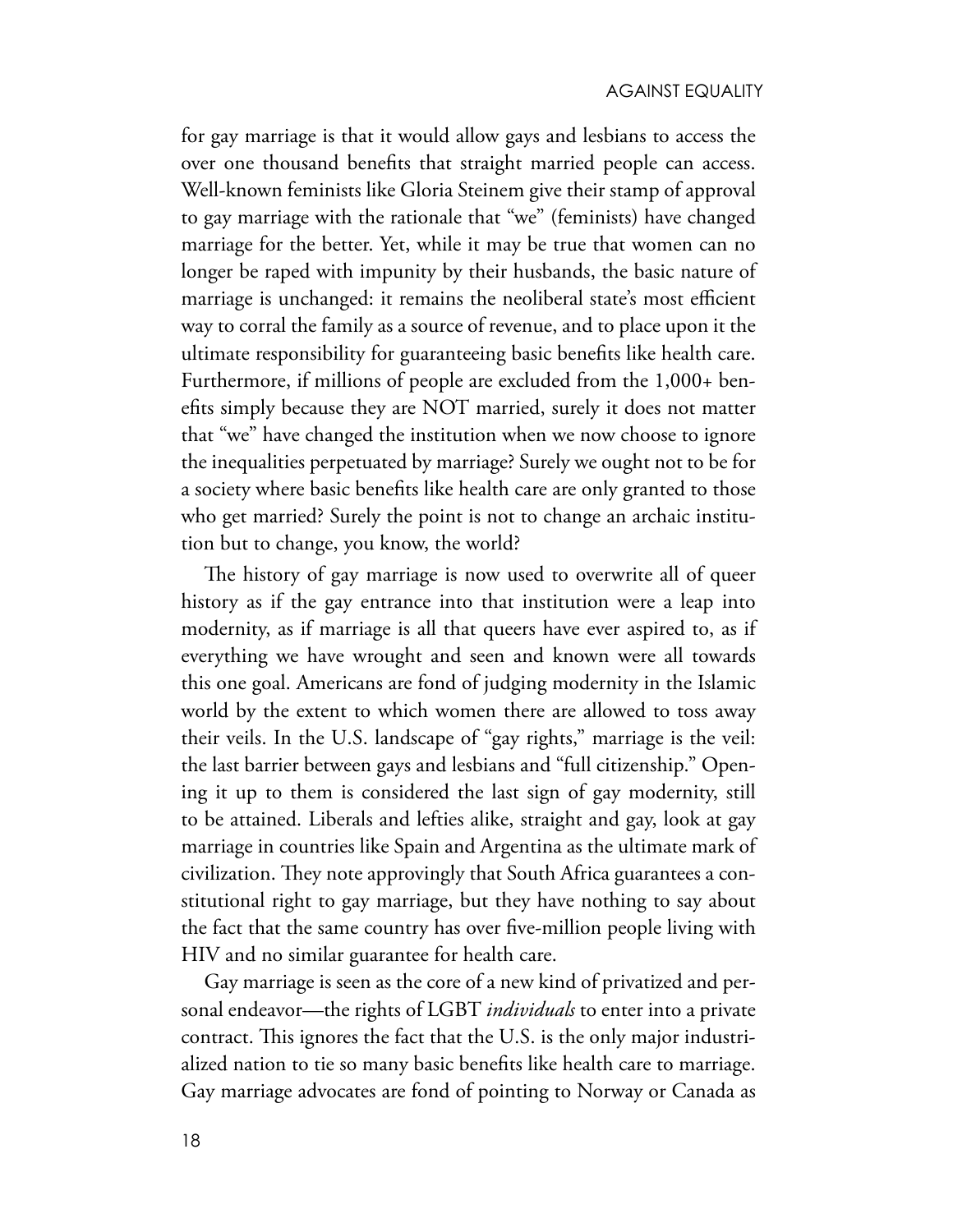#### QUEER CRITIQUES OF GAY MARRIAGE

prime examples of countries where gay marriage is legal, as examples to emulate. They ignore one basic fact: in all these countries, citizens were guaranteed rights like health care long before they legislated marriage. Simply put: in Canada, getting divorced does not put you at risk of losing your health care and dying from a treatable condition. I am not suggesting Canada's public health program is perfect and not under constant threat from the conservative Harper regime, but the fact is that health care is not a basic right in the United States. Tiny differences, but extreme consequences.

Over the same period of years that the gay marriage fight has gathered steam, roughly two and a half decades, the U.S. has also slid into an increasingly fragile economic state. Over 45 million Americans are uninsured (the new health care "reform" is likely to prove too onerous for most). On the queer front, we have seen an increase in the policing, surveillance, and arrests in cases of public displays of sexuality, made especially resonant in the recent case of DeFarra Gaymon, who was shot to death by the police in a park in Newark, supposedly during an undercover sting operation and while supposedly engaging in public sex. HIV/AIDS rates are not only rising, those infected with the virus are now among the newly criminalized. A dearth of funds is causing the closure of resources and safe spaces for queer homeless youth.

This section of the anthology is impelled by the failure of both the gay rights movement and the so-called left to address the nightmare of neoliberalism that faces us today. We see this as the moment to move beyond the idea that marriage could ever be part of a radical vision for change. The essays in this section, by writers, activists, and academics on the left, highlight the harmful role of marriage in a neoliberal state that emphasizes issues of identity and the family in order to deflect attention away from the attrition of social services and benefits. Focusing on the family as the arbiter of benefits also ignores the fact that the exclusion of queer people from the normative family structure is marked by physical and psychological violence. When queers criticize the State's emphasis on the normative family, we do so because we know only too well the violence of exclusion and because, for many of us, our identities as queer people have been marked and shaped, not always in unproductive ways, by that violence.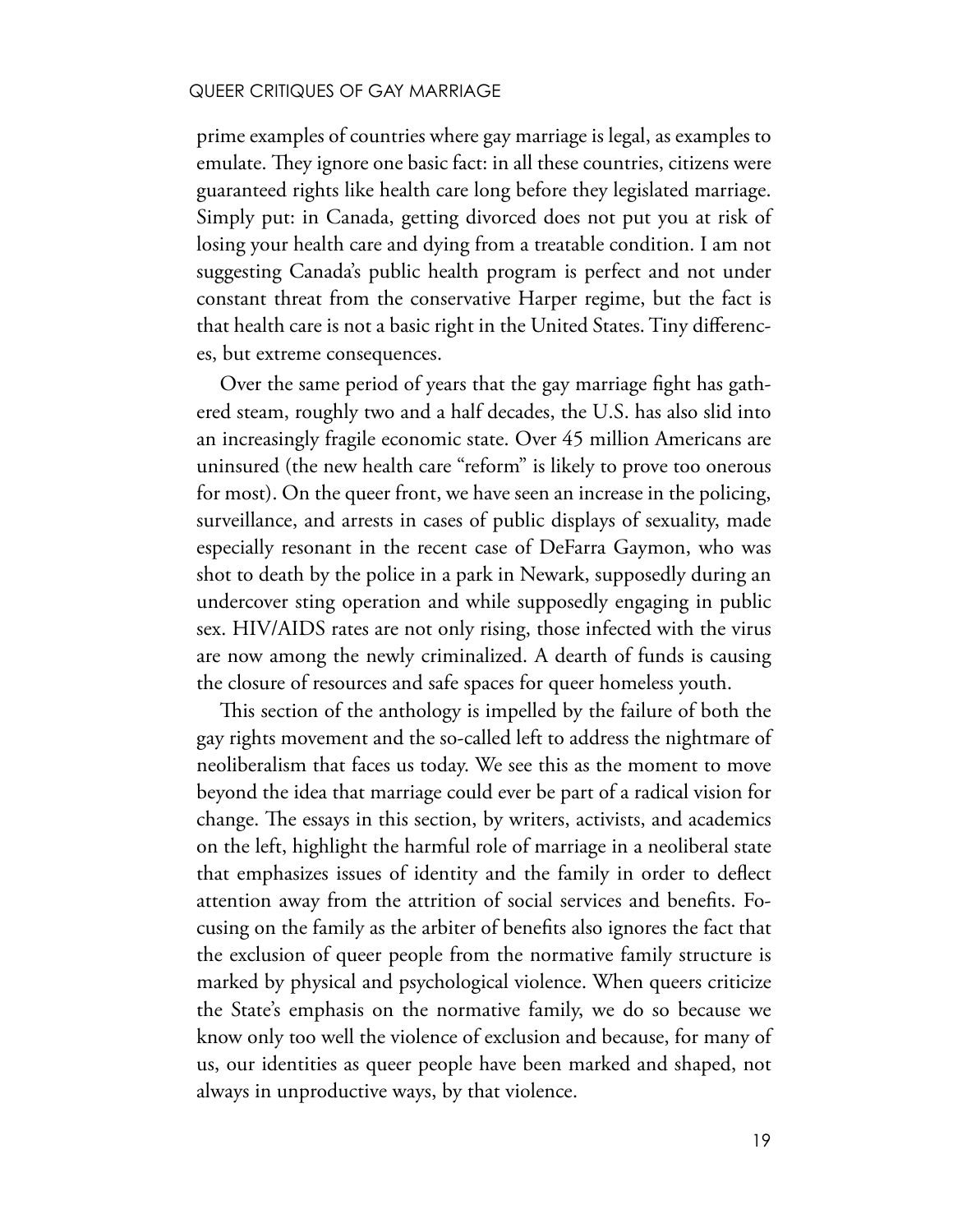In short, the family is the best way to advance capitalism, as the base unit through which capitalism distributes benefits. Through our reliance on the marital family structure, emphasized and valorized by the push for gay marriage, we allow the state to mandate that only some relationships and some forms of social networks count. If you are married, you get health care. If you are not, go and die on your sad and lonely deathbed by yourself; even the state will not take care of you. If you are married, you get to be the good immigrant and bring over your immediate and extended family to set up a family business and send your children to the best schools after years of perseverance and hard work (at least theoretically). If you are not, you can be deported and imprisoned at the slightest infraction and not one of the kinship networks that you are a part of will count in the eyes of the state. In other words, a queer radical critique of the family is not simply the celebration of an outsider status, although it is often that, but an economic critique. A queer radical critique of gay marriage exposes how capitalism structures our notion of "family" and the privatization of the social relationships we depend on to survive.

In a neoliberal economy, gay identity becomes a way to further capitalist exploitation. In an essay titled "Professional Homosexuals," Katherine Sender writes about gays and lesbians in a high-tech firm trying for years to form a gay and lesbian employee group; such groups were banned for fear they would "function as trade unions." Eventually, the firm allowed such a group to form; it was concerned with the "recruitment … and productivity of gay and lesbian employees." None of which had to do with them as workers. The point is this: today, capitalism does not seek to exclude gays and lesbians—instead, it seeks to integrate them into its structure of exploitation as long as they don't upset the status quo.

This section of the anthology insists that we stop looking for "equality" in the narrow terms dictated by neoliberalism, where progress means an endless replication of the status quo. It insists that we stop acquiescing to the neoliberal demand that our identities should dictate what basic rights are given to us. Against Equality is unapologetic and even, at times, angry. We are not only putting gay marriage advocates on notice, but their "straight allies" as well. In the course of our work,